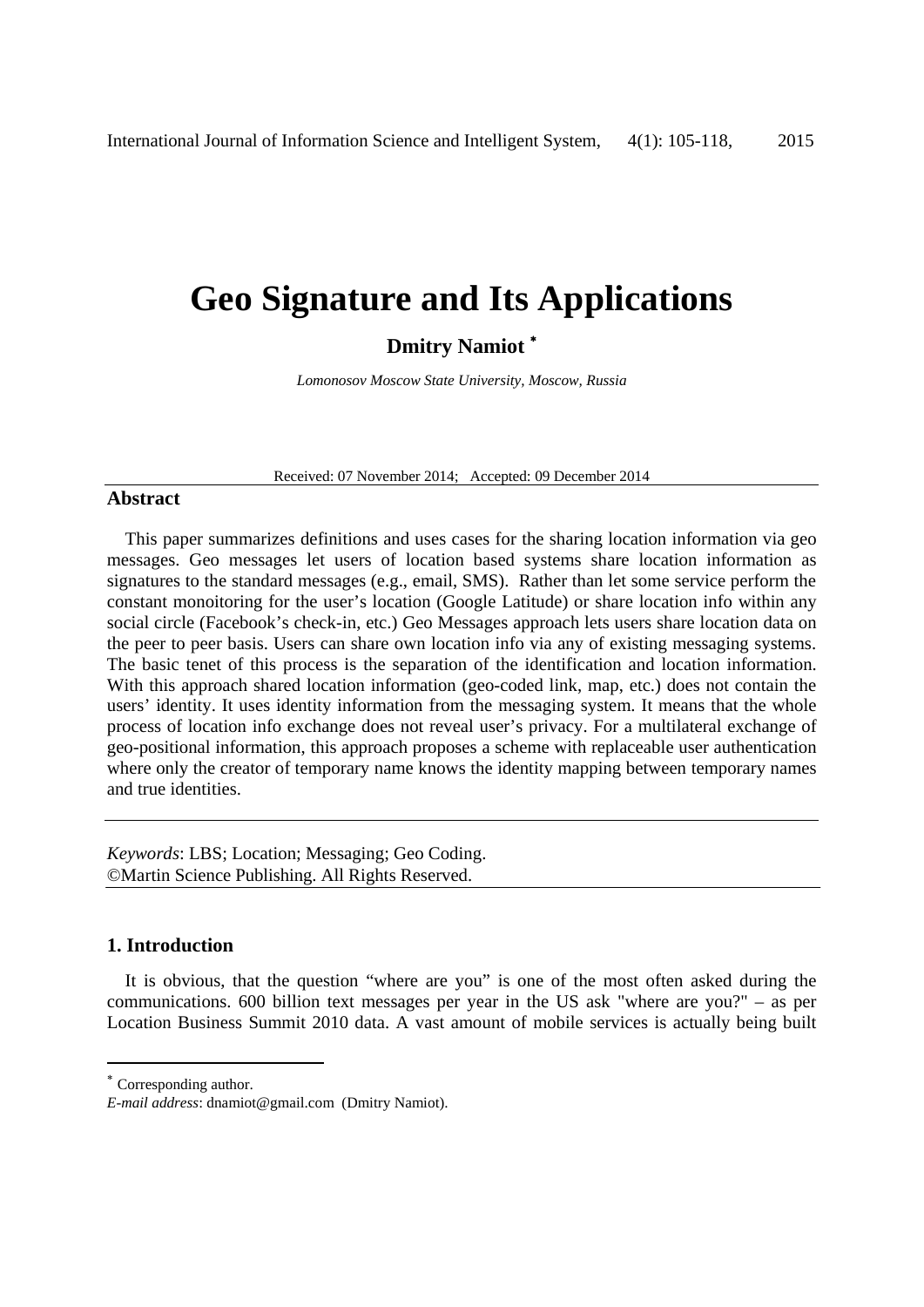around this question so their main feature is a user's location exchange [1]. In the most cases it presents the ability for the mobile user (mobile phone owner) write down own location info in the some special place (special data store, supported via some mobile application). But it means, of course, that user must be registered in this service and download a priori that special application. What is even more important here – everyone who needs this location information must use the same service too.

There are several models for location information sharing in services. On the first hand, it is so-called passive location monitoring. The typical example is Google Latitude [2]. Passive location sharing model does not require specific actions from mobile users. Accumulated data become available some API. The privacy is probably the biggest issue with this approach. As a user I should be aware that some third party tool is constantly monitoring my location and saves it on the some external server. And of course, the shorted life of the handset's battery is the second biggest issue with this approach.

Another model is voluntary location sharing. The typical example is so-called check-in [3]. Check-in is a special type for the record (status) in some social network. It could be an active (e.g., Swarm), when the user directly sets his/her current location or passive (e.g., Twitter), when location information could be added as an additional attribute to the current status. Of course, for sharing location information both parties must be registered in the same network. And here we can see "all or nothing" problem with location sharing. Shared location info could be visible to all friends, but in the real cases for most of them it is just a noise. The location info could be actually interested only for the physical friends. E.g., for the majority of twitter followers my location info (Swarm status in Twitter time line) is just a noise.

The idea of the signed geo messages service (geo mail, geo SMS) is based on the ability to add user's location info to the standard messages like SMS or email [1]. Location information in such system is just a signature. So, it would be just enough with this service for telling somebody 'where I am' send him a message. And the target party does not need to use any additional service in order to get information about the sender's location. He will simply read SMS or email.

Speaking more broadly, this service separates location information and identity information. It is possible, because the message itself contains the identity. So, we do not need to introduce ant additional authentication layer. And shared location information data contain the location information only. Only the combination of both elements (message and location) lets us associate location data with identity.

Obviously, it is peer to peer sharing and it does not require any social network. The geo signature has got a form of the map (link to the map) with the marker at the shared location. And what is important here – the map itself has no information about the sender and recipient. That information exists only in the message itself. The map (marker) has no information about the creator for example. So, without the message itself there is no way to know sender and/or recipient. It is is just a map with some location. That is all about the privacy.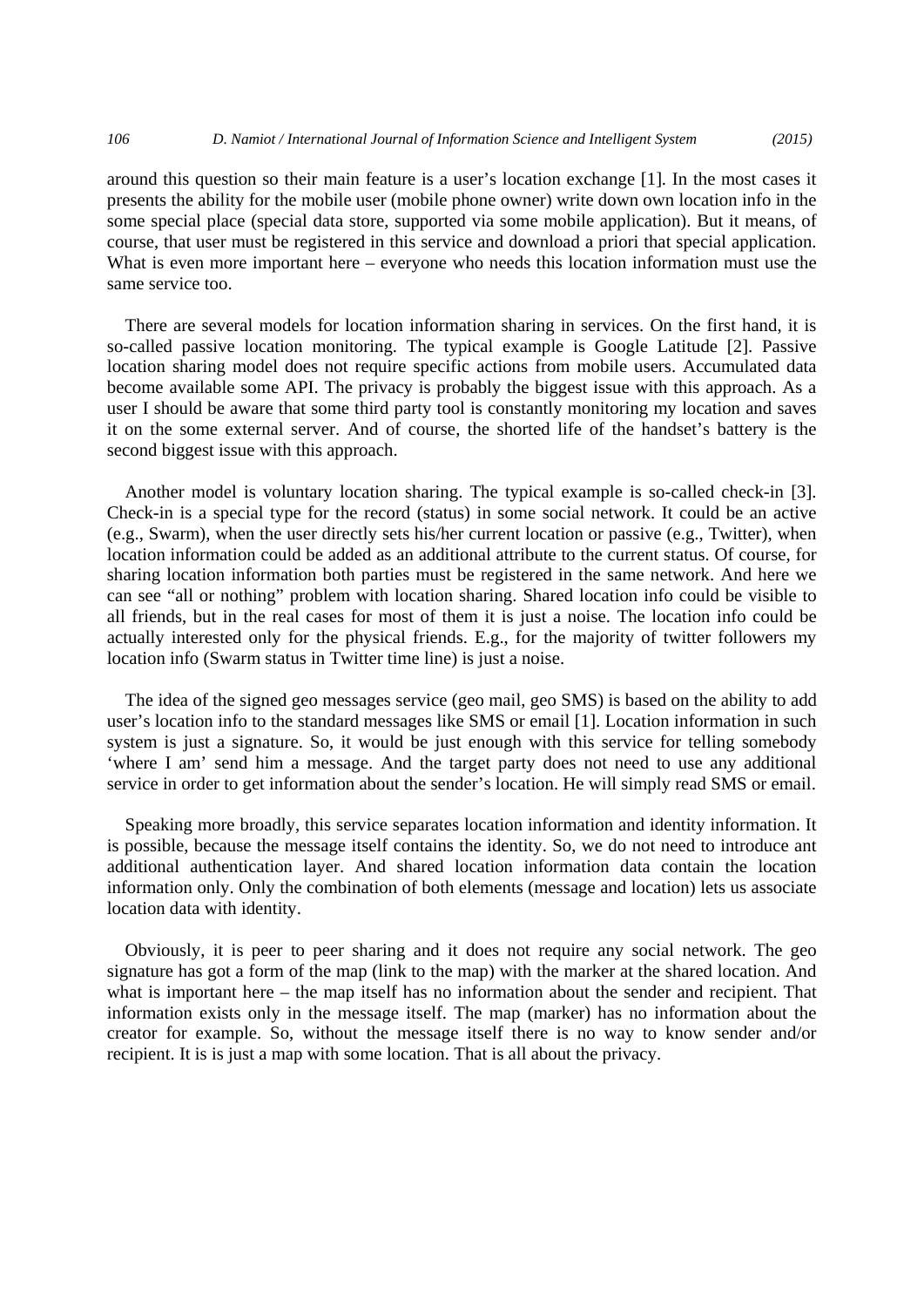*D.Namiot / International Journal of Information Science and Intelligent System (2015) 107*

This model is, probably, the easiest way for sharing location information. It does not require any application downloading or registration in social networks from the potential users and provides a smooth extension for the existing communication services.

There are several services that implement Geo Messages approach. Originally, they were described in [1]. And this paper summarizes the latest development, as well as discusses the possible extensions.

#### **2. Project Description**

The main idea behind Geo Messages is how to deliver location info via the standard messaging (SMS and Email). This approach borrowed the ideas from SMS based content delivery. Typically, when the mobile users request some service via SMS it means users are actually getting some link within the text message. This link leads to the downloading service for pictures, ringtones, etc. And this approach uses the simple fact that all native SMS clients nowadays are smart enough to discover links (substrings in the format *http://something is here*) within the text and allow one click internet access for opening that link. So, we can use the same approach for delivering location information too.

The location info will be presented as a link, leads to the appropriate map. So, if the sender will be able to automatically add such a link to the message, the receiver will be able with just one click open the map. The map will show the sender's location. Alternatively, we can provide a link to some specially created landing page, probably again with an embedded map or any other location related info.

Our original development targeted feature phones and has been implemented as an application for SIM-cards (Java-card applet). It includes the following steps:

1. The location info could be requested right from the SIM-card (smart card) as Cell ID info. This information exists always and Java-card applet can read it (local info).

2. Cell ID information could be translated into "human"-readable form of (latitude, longitude) pair. There are several public services over the Net that let us do that. The typical example is OpenCellId [4]. Actually, it is just a public HTTP based API.

3. Using the data obtained in the step 2, we can create a link to the map. Our original development used Google Static Map. The Google Static Maps API lets applications embed a Google Maps image on your webpage without requiring JavaScript or any dynamic page loading. In our case Google Static Maps API let us build a map (actually – an image for map) based on the latitude – longitude pair obtained through the step 2. For the smartphones we can create the similar link with Google Maps API (there are no more JavaScripts limitations).

4. URL shortening service could be deployed. In order to make sure our geo-related URL's complies with SMS restrictions (simply – they are no more than 140 symbols) we can deploy URL shortening service and make our signature smaller. In our application we use bit.ly shortening service [5].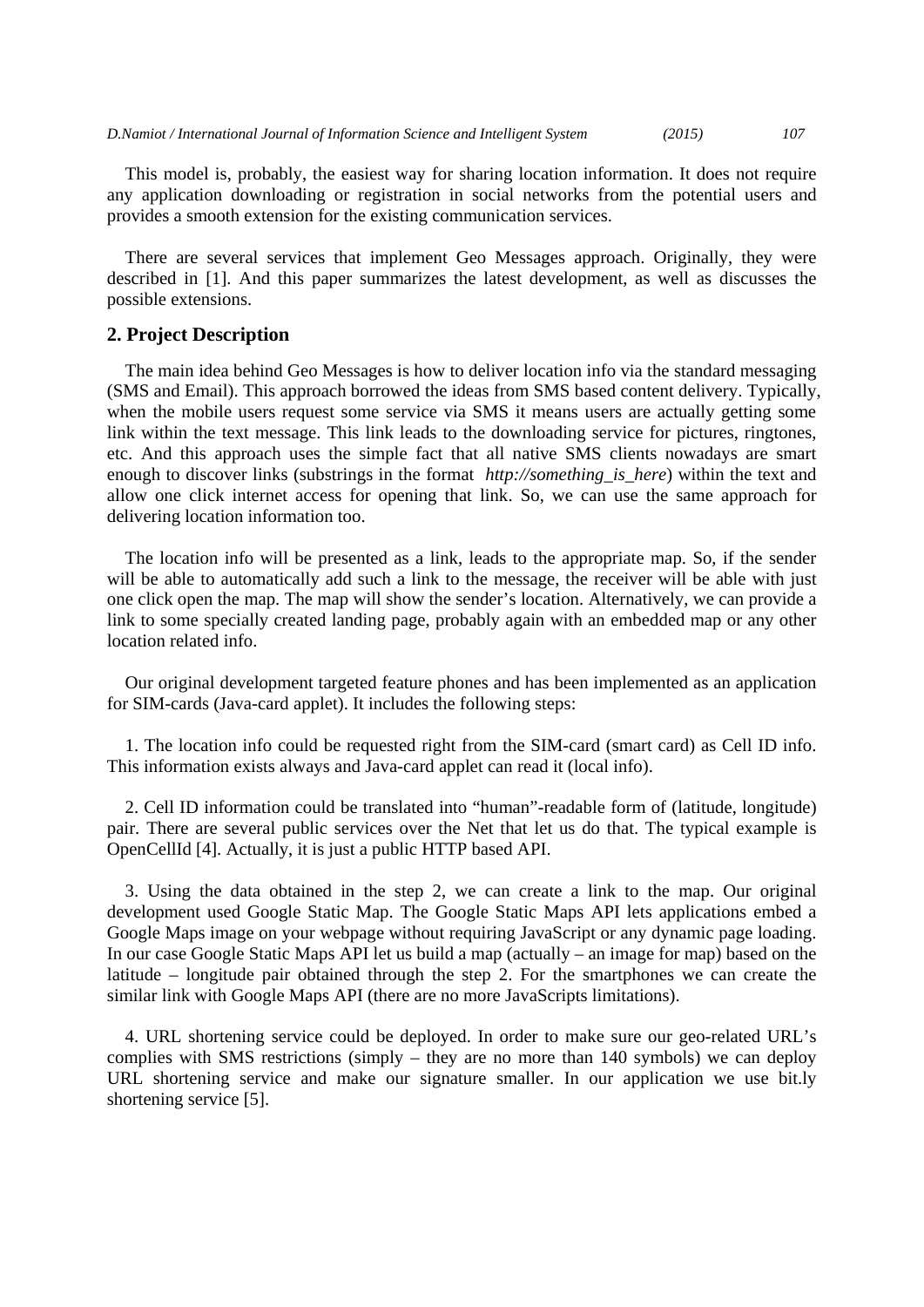5. In order to add our location aware URL to the message (to SMS or to email) we will deploy URI Scheme for GSM Short Message Service and The *mailto* URL scheme [1]. So, our final step included dynamical generation of the mobile web page with links for messaging:

*sms:?body=our\_geo\_aware\_URL and mailto:?body=our\_geo\_aware\_URL* 

As soon as the mobile user will hit one of the links, the native (it is very important!) messaging client (e.g. the native SMS client) will be launched with the text (body) field pre-populated with the given URL. So it is enough just to select the target phone (address) from the address book, add some text (optionally, of course) and send the message. After all, this service presented a mobile mashup (mobile web mashup) that passes user through the series of screens where the last one offers for the user customized messages sending links. And the whole process is

- a) completely automated
- b) does not require any authorization in external services
- c) very portable and will work on any mobile phone

For HTML5 applications we can use its geo-capabilities [6]. The modified web client is illustrated on Figure 1.

| <b>A</b> 2 52° | <b>同图图 (3 11:02 AM</b> )<br><b>Geo signed mail</b> |
|----------------|----------------------------------------------------|
| Subject:       |                                                    |
| Coffee?        |                                                    |
| Text:          |                                                    |
|                | I'm at Sacred Grounds.                             |
|                | .Map Static @Lat/Lng                               |
|                |                                                    |

**Figure 1.** Geo-Mail client

And Figure 2 illustrates the delivered map.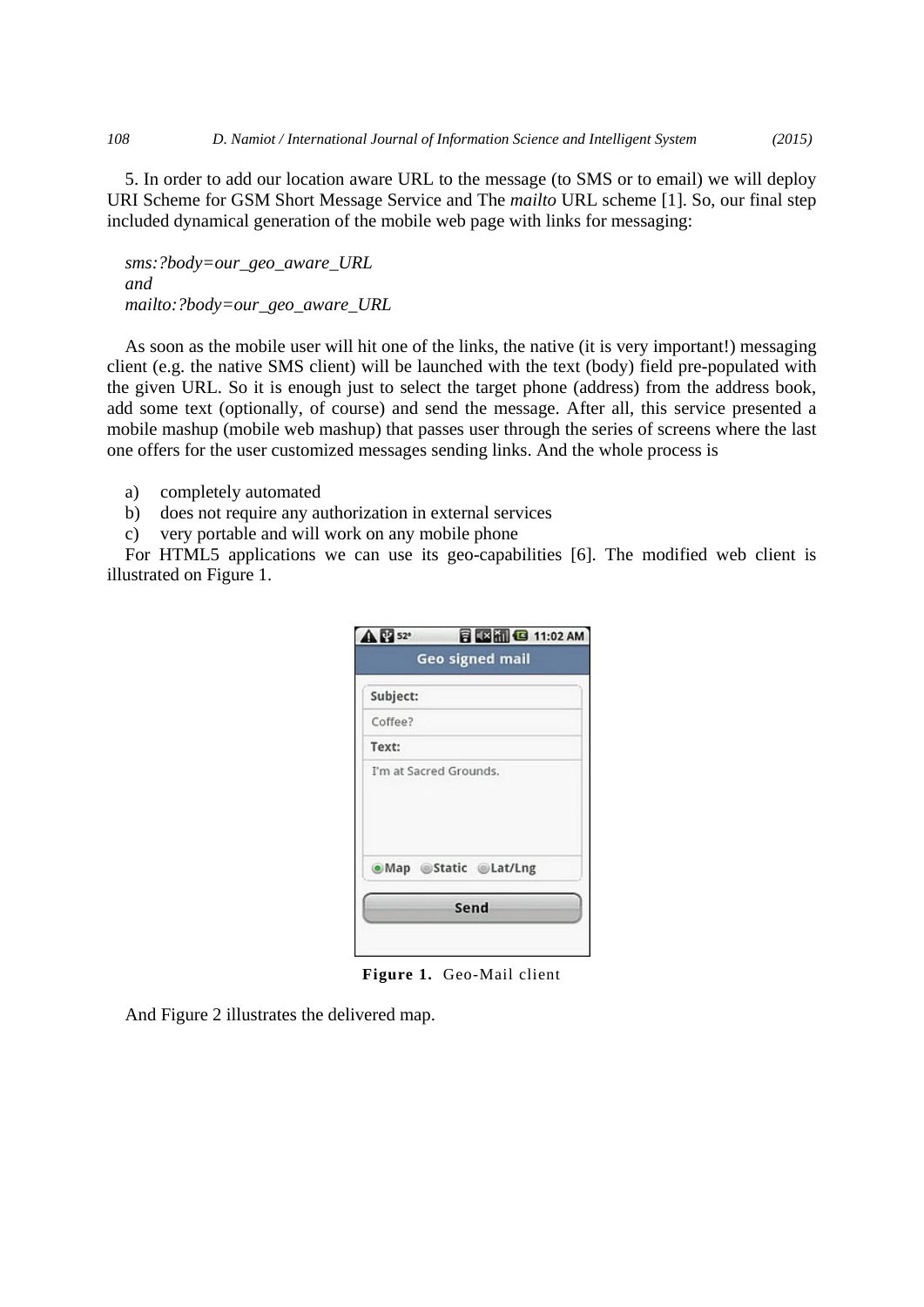*D.Namiot / International Journal of Information Science and Intelligent System (2015) 109*



**Figure 2.** A delivered map

It displays two markers upon opening. One of them shows the shared location and the second one displays own location for the reader (receiver). Note, that in all cases maps are useless without the message. There is no way to get identity info without the message.

Originally, the above described approach was implemented as a proof of concept for SIMcards (Java cards) manufactures. It used so called SCWS Servlet. It is Java servlet located on the Smart Card Web Server. This servlet requested location info from SIM-card. We mean here proactive command Provide Local Information, with Command qualifier '00' (as per GSM 11.14 standard) [7]. This command lets us obtain Location Information (MCC, MNC, LAC and Cell Identity).

Further, such an approach has been consistently used in a variety of applications. At first hand, it is Android application which lets create pre-filled (geo-signed message) message. Due to the Android's architecture (intents, in particular) it can use any available messaging system: email, SMS, instant messages, etc.

As the next step, we can mention here a series of HTML5 web applications, similar to the above mentioned Geo Mail. For example, Geo SMS creates a pre-populated link for SMS delivery, Geo Tweet provides the same service for Twitter, Geo Signature has been implemented as an extension for Google Chrome, etc.

By the similar manner, we can create geo-signed posts (messages) for social networks. An appropriate mashup can use either public API for creating pre-populated forms (forms with geolinks), either use email-based posting. For example, a new message to Facebook's timeline could be added by email. This email could be geo-signed too.

Another modification could be concentrated on the geo-link itself. Firstly, instead of referring to the map, we can use some landing page. Landing page could be created automatically too. Also, we can use one time readable (accessible) landing pages. They could be automatically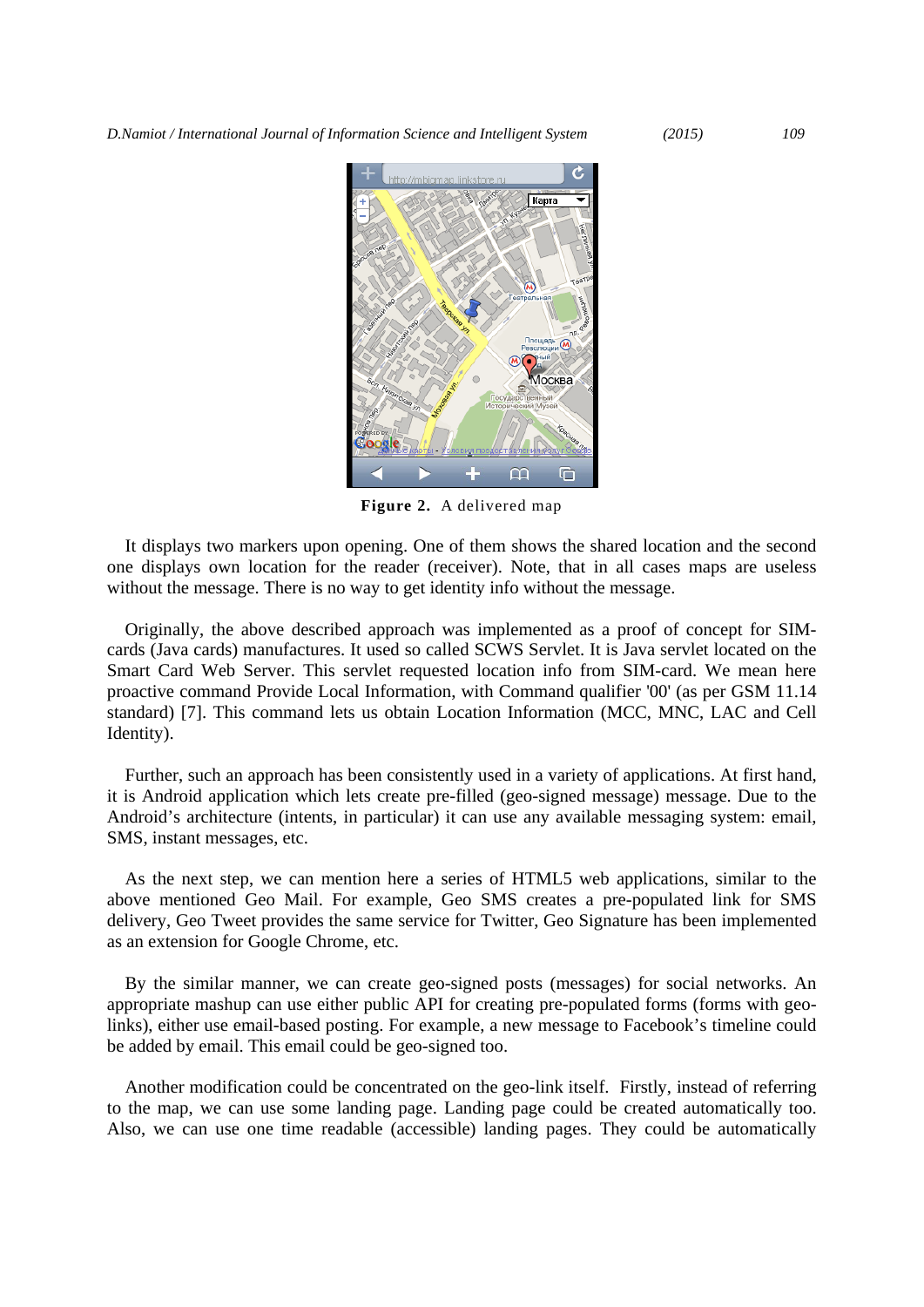destroyed (deleted) right after the first access. This approach lets us completely remove the history of movements.

We do not need to share location in the form of geo-coordinates only. Shared party, for example, can pick up some location (place) and use this information in the geo-signature ('I am here' message). For example, a location sharing client (e.g. a new mail client) requests location via public Foursquare API [8], client selects location and selected name could be used as a signature. A typical example is 'Never Eat Alone' service. Mobile client can quickly share a name for café or restaurant he is waiting his friends (Figure 3,4). Note, that it is some analogue for check-in service, just without any particular social network. An appropriate link for sharing a location name as well as any other location-related information (address, special offers) via email (SMS) could be presented as QR-code right on premise. Such a service could be vendor agnostic of course. So, instead of Foursquare (Swarm) we can use any appropriate location API, which let us select nearby places (Google, Facebook, etc.).

As it is stated in several papers, geo-coordinates could be replaced in some services with network proximity information. We can use information about wireless signal strength for the distance estimation [9]. It means also, that we can use information for the wireless network environment as a "pseudo" geo-information. At least, we can show to mobile users other players nearby, regardless of the real geo location. It has been used in several services [10,11]. In this connection we can talk also about sharing location information, but now in the form of so-called network fingerprint. Fingerprint describes the existing network environment (e.g., names for Wi-Fi access points and signal strengths). Shared link contains information which could be compared with fingerprint of receiving party. We can mention here our paper [12]. It presents a customized QR-code reader. It automatically adds to the scanned URL information about network fingerprint.



**Figure 3.** List of places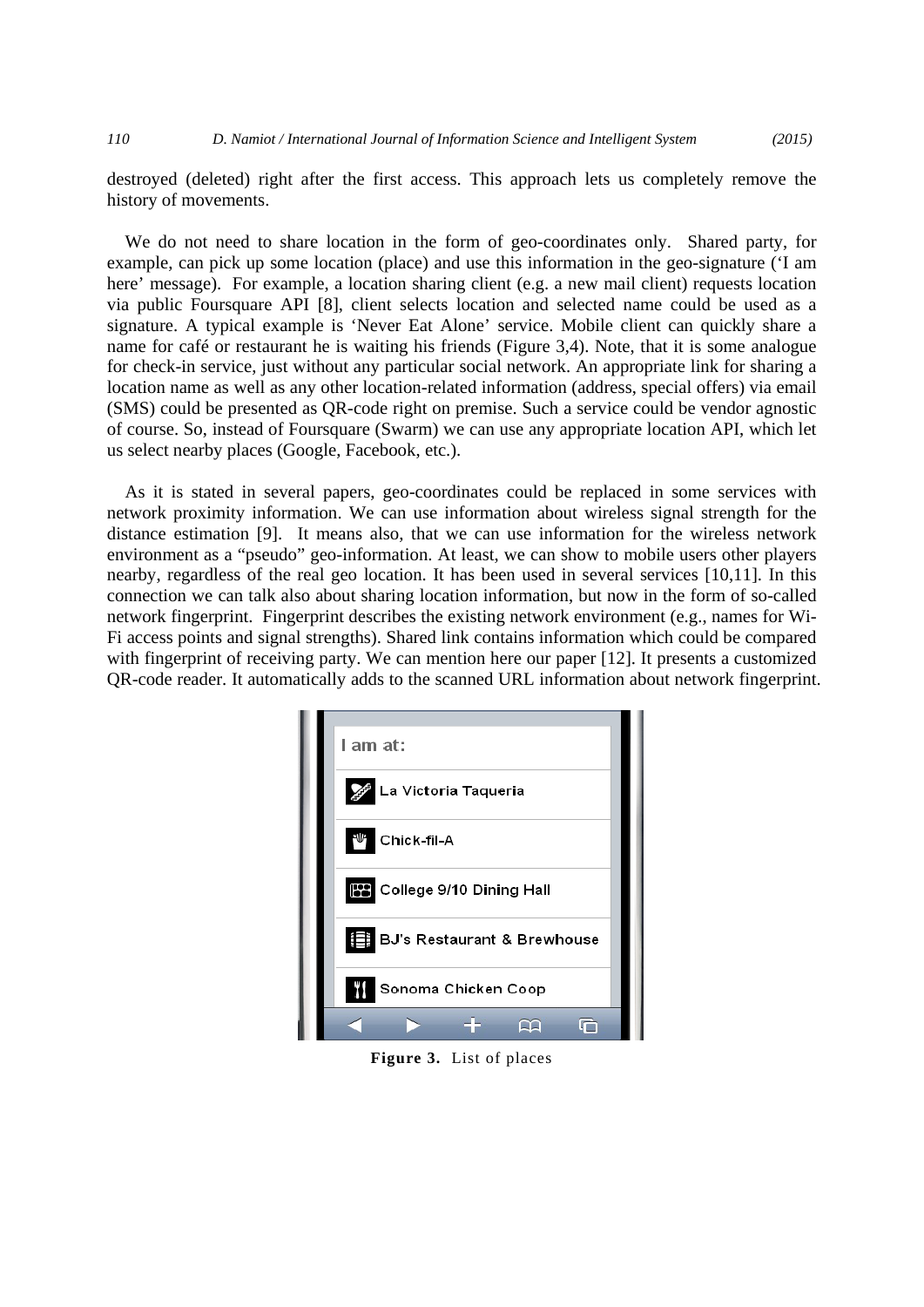| La Victoria Taqueria                          |  |
|-----------------------------------------------|--|
| 5015 Almaden Expy.                            |  |
| Stay here (min):                              |  |
| 60                                            |  |
| Share La Victoria Taqueria location/time via: |  |
| Email<br>ᢂ                                    |  |
| le<br>Twitter                                 |  |
|                                               |  |

**Figure 4.** Share location info

Note, the fact that we do not need a specially installed application for sharing location info (it is just a link), lets us use the simple trick for distributing this approach. If 'share location info' application is just a link, we can use this link on our geo-signature. In other words, the shared party will send this link (with shared location info, of course) to the target party. In this case the receiver can use obtained link (link being presented in his incoming email/SMS) for the reply back his own location. Returning back to the original question 'Where are you now?', it is a way to ask a question and share the link ("application") for answer this question.

Returning back to the telecom operators position (it was heavy presented in [1]), we should mention Secure User Plane (SUPL) [13]. With SUPL positioning data is sent over the user's traffic channel using a secure IP connection between the smartphone (in standard it is called SET - SUPL enabled Terminal) and SUPL Location [14]. Assisted GPS (A-GPS) with SUPL uses assistance data received from the network to obtain a faster location calculation compared with GPS alone [15]. It lets telecom operators enrich communication services with location data with most effective way comparing with GPS/Cell ID approach presented in the original paper [1]. We can name Geo Signatures as a "telecom way" for sharing location info.

#### **3. Related Works**

As it is mentioned in study [16], mobile users want to disclose what they think would be useful to the requester or deny the request. In other words, it is difficult to dictate to users what do they need to share. Sharing location information is some like voluntary action. The same is confirmed in [17]. Privacy is one of the biggest concerns and obstacles for all location-based services. It is the biggest problem for the wide adoption of location-based services (LBS). In general, location information is preferably shared on a need to know basis, not broadcast.

Participants were biased against sharing their location constantly, without explicit consent each time their location is requested. This suggests that people are cautious about sharing their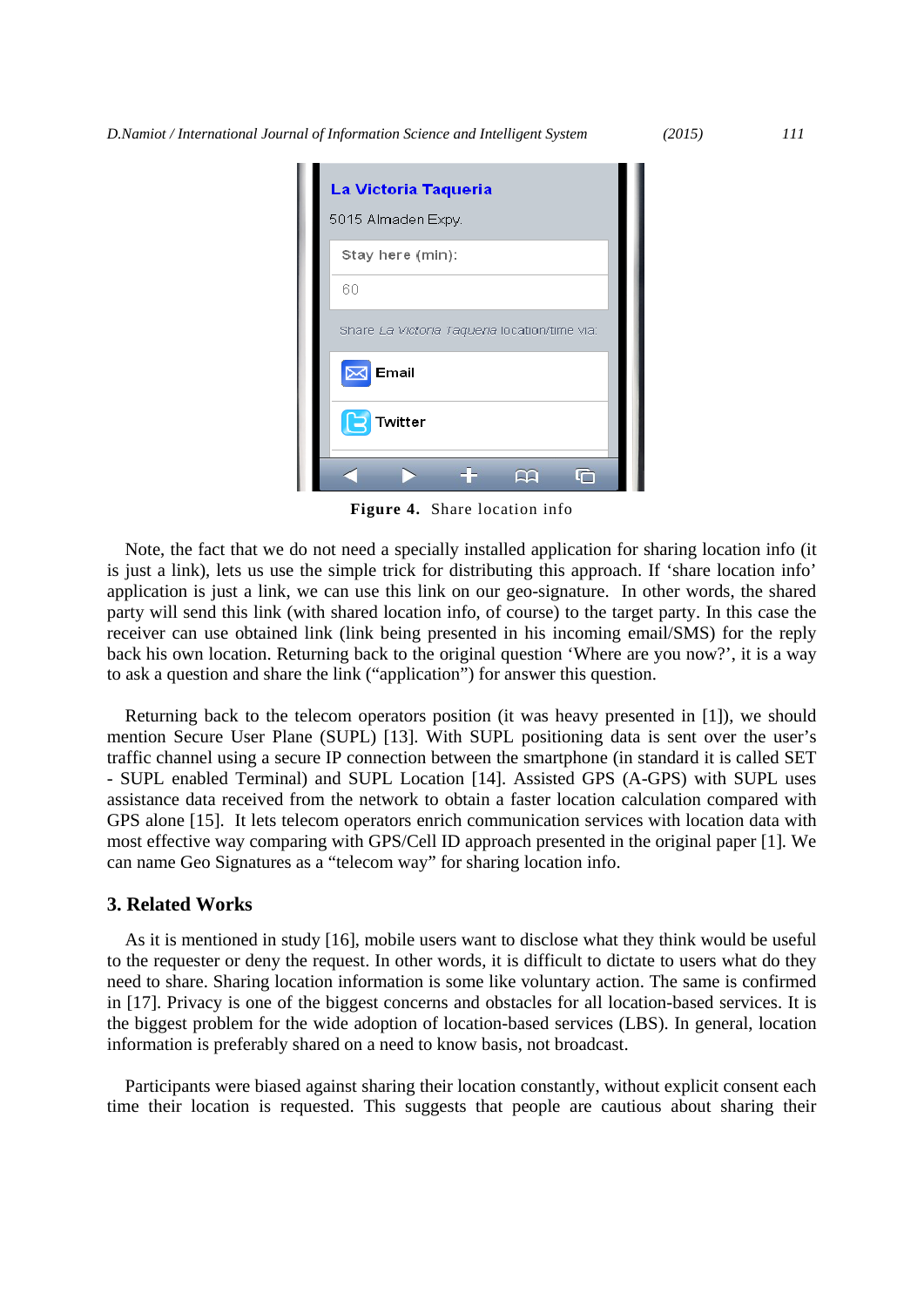location and need to be reassured that their private information is only being disclosed when necessary and is not readily available to everybody [18].

Authors in [19] suggest some requirements for LBS development. They could be combined into four high-level groups:

- a decentralized architecture, where as much personal information about an end-user is captured, stored, and processed on local devices owned by that end-user;

 - a range of mechanisms for control and feedback by end users over the access, flow, and retention of personal information, to support the development of pessimistic, optimistic, and mixed-initiative applications;

- a level of plausible deniability built in;

- special exceptions for emergencies.

By our opinion, the key point for privacy concern for any existing LBS service is some third party server that keeps identities and locations together. We can vary the access levels, placement for the servers, but we could not remove the main part in privacy related concerns – the third part server itself. This third party server (servers) presents the weakest part of LBS. What can we do if the server itself is compromised?

There are plenty of papers devoted to privacy preserving in LBS. We can mention, for example, privacy preserving solutions based on cryptographic techniques that totally hide the location information in requests [20]. Another popular technique is spatial cloaking [21]. Spatial cloaking (in LBS) describes how to generalize the spatial information transmitted to the service provider. By receiving generalized locations only, the service provider can only return approximate results on the presence of close-by group members and their positions [22]. Of course, there is always a trade between generalization (increased privacy) and quality of the service.

The typical spatial cloaking service consists of two main components, the location anonymizer and the privacy-aware query processor [23]. The location anonymizer used to blur the exact location information. As the next step, anonymizer cloaks spatial regions based on user-specified privacy requirements (e.g., city level, street level, etc.) The privacy-aware query processor deals with the cloaked spatial areas rather than the exact location information.

The K-anonymity model supports user privacy profiles, indicate that the mobile user wants to be k-anonymous, i.e., not distinguishable among other k users. So, user can hide his location information within an area (e.g. not distinguishable on the street level) and (or) within the group of users.

Classically, location privacy is the ability to prevent other parties from learning one's current or past location [24]. By this reason pseudonymity is also deployed in LBS. In non-anonymous applications, for example, the user's identity is also transmitted to the service provider. According to the classification in [25], LBS can be non-anonymous, pseudonymous and anonymous. Of course, a non-anonymous LBS needs a user's location information and his real identity. A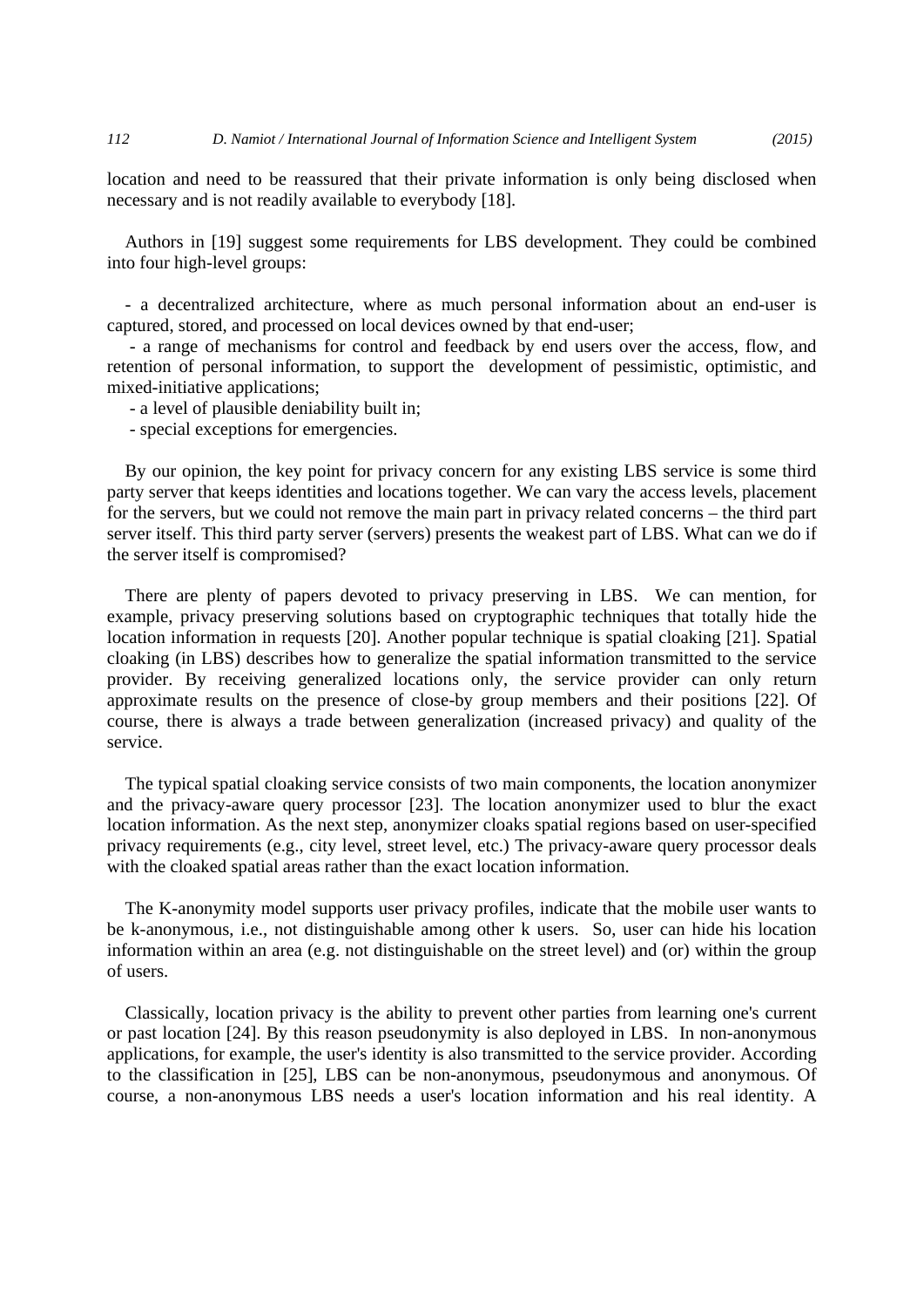pseudonymous LBS needs a user's pseudonym but not his real identity. Pseudonyms should allow LBS distinguish users. An anonymous LBS does not require a user's identity at all.

Our own development in this area (as a part of Geo Messages approach) includes distributed pseudonymous schema [26].

#### **4. Safe Location Sharing**

The above mentioned Geo Messages approach is simple to implement and it really eliminates identity revealing problems. But it is a pure peer-to-peer by the nature. By this reason, it now not very convenient to monitor several location data feeds simultaneously. It is not so easy to jump from one message to another.

Here we bring another peer-to-peer service that solves the privacy issues and lets you deal with several location feeds simultaneously. The main idea behind Geo Messages (Geo Signatures) was about separating location info and identity. Location info has been presented as a link in the message. Identity info has been presented as a header for the message. The second key moment is the fact that identity for the sender is known for the receiver.

Our approach WATN (Where Are They Now) [26] extends Geo Messages ideas for location sharing deals across multiple participants. It uses a distributed architecture which combines anonymous server-side data with local pseudonymity records.

In WATN we separate location info and identity data just in three steps:

a) assign to any participant some unique ID (just an ID, without any links to the personality). This ID should be assigned during the first request, without any registration;

b) save location data on the server with links to the above-mentioned IDs;

c) keep the legend (descriptions for IDs, who is behind that ID) locally. Each participant should save own legend. It is the key moment: the legend is personalized. One ID could have different legends simultaneously (just because each participant can set own legend for that ID).

In this case any participant may request location data for other participants from a third party server (as per sharing rules, of course), get data with IDs and replace IDs (locally) with legend's data. With such replacement we can show location data in the readable form. For example: name (nick) plus location. And in the same time the server (third party server for our users) is not aware about nicknames, because they will be saved locally for the each participant.

Technically is means that in this schema location server keeps two things.

a) Location information with meaningless IDs:  $ID_1$  -> (latitude<sub>1</sub>, longitude<sub>1</sub>)  $ID_2$  -> (latitude<sub>2</sub>, longitude<sub>2</sub>)  $ID_3$  -> (latitude<sub>3</sub>, longitude<sub>3</sub>) etc.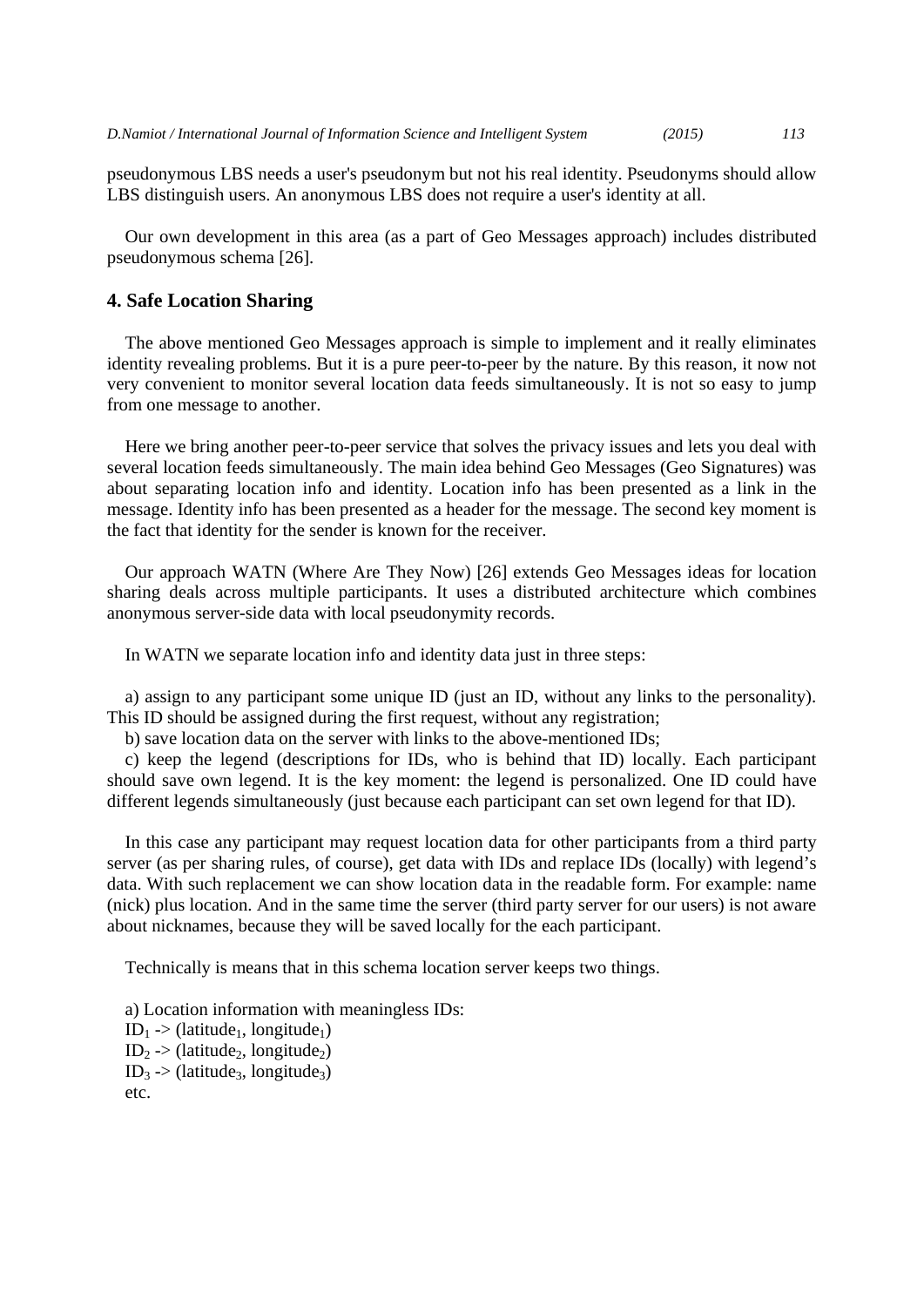Each such record presents a pair of current coordinates for users. Each user (participant) has been presented via own ID.

b) Social graph information. It describes who is sharing location information to whom. E.g.,  $ID_1$  >  $(ID_2, ID_3)$  $ID_3$  ->  $(ID_1)$ etc.

The above mentioned record states, for example, that user  $ID_1$  shares location data with users ID<sub>2</sub> and ID<sub>3</sub>

At the same time, any client (participant) keeps locally the own legend:

ID<sub>1</sub> -> (name or nick)

 $ID_2$  -> (name or nick)

Note again, that in WANT model each client keeps own legend info. Clients are not aware about each other. So, there are no lists for clients and legends. And there are simply no ways to obtain list of all clients (participants) or list of all legends. Accordingly, there are no third-party server servers that know all about registered clients. It means, obviously, that in this model the same ID may have different legends. Each client technically can assign own name (nick) for the same ID. WATN's social graph saves information (links between participants) using our meaningless IDs only. And the human readable interpretation for that graph can vary of course from client to client. Actually, the last statement is probably very close to the real life, where the same person could be known under different names (nicks) depends on the context (e.g., one nick for work space and another nick for family space).

So, WATN keeps social graph, location and identity info in a distributed database. But it is distributed on the server-client level rather than on the server-server level.

WATN has been implemented as a mobile web application. HTML5 usage is significant there. The application uses W3C geo location [27] and local storage specification [28]. As per W3C documents HTML5 web storage is local data storage. It lets web pages store data within the user's browser.

The application itself is just an URL. As soon as any user reaches it (opens the web page), the application can restore user's ID from a local store. If ID is missing (it is a new client), the application can generate new ID and save it in the local storage. So, finally, each participant opened web page has got some ID. The application (JavaScript code on web page) can use this ID for passing requests to the server and obtain the social graph associated with this ID. This social graph (see above) contains IDs for participant which shared location with current user. So, we can request locations for collected IDs from the server. And as a final step – replace IDs with nicknames, using a locally stored legend. This chain is illustrated below:

ID (locally saved) -- Social Graph (server-side) – location info (server side) – IDs replaced with locally saved legend

Now let us describe how the legend is filled. Each participant can voluntarily decide to share own location information. For doing this he sends (via the same web application, of course)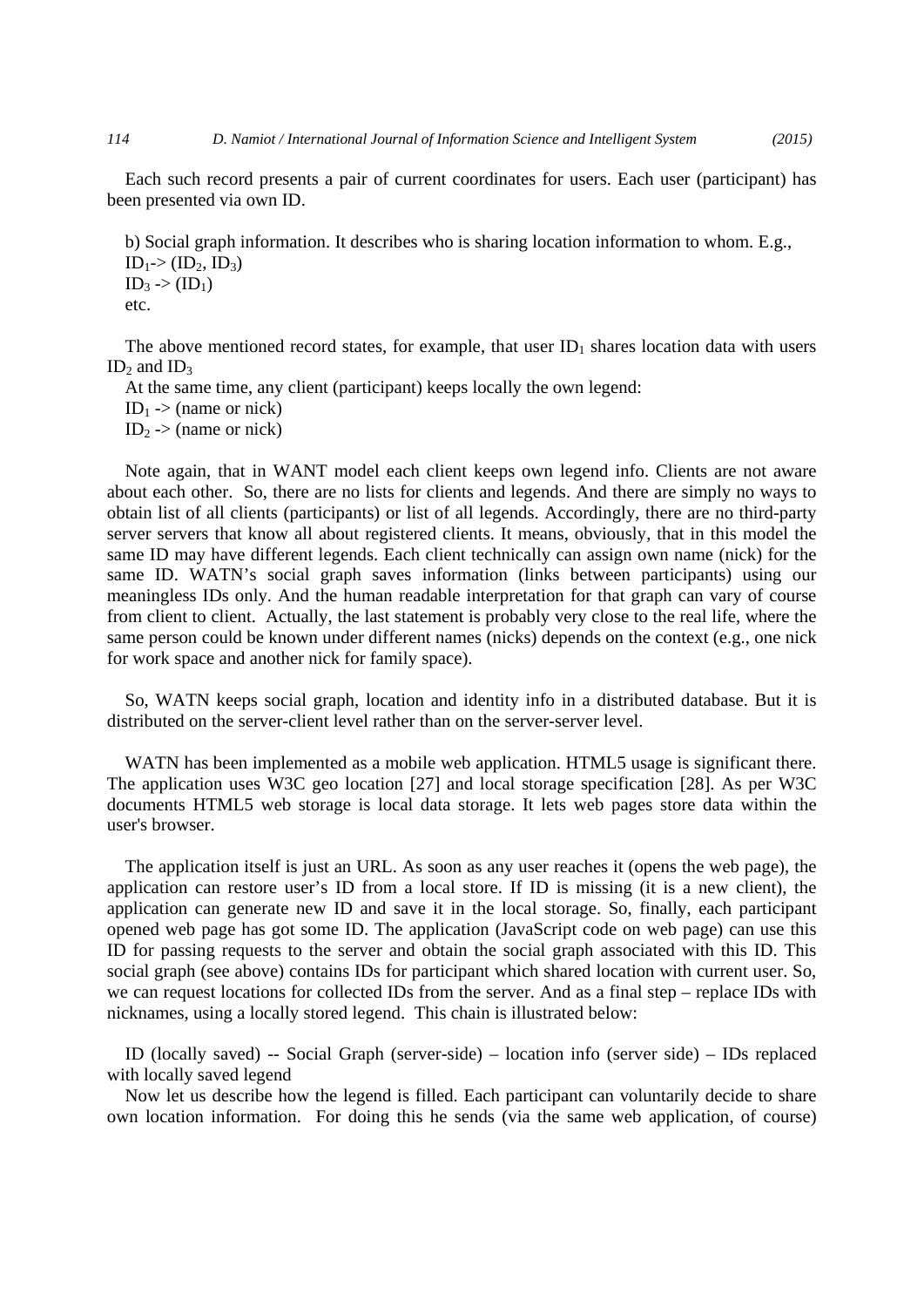email or SMS message with notification. Of course, the user can stop this sharing any time. This model uses peer-to-peer sharing: any user shares own location directly to another person. Actually, the location could be shared with any person with a known email address. So, this notification link plays a role of application's invitation too.

This notification is just a link to the same application with the parameter presents user's ID. As soon as notification is received and link (an application) is opened (Figure 5), the target party can accept (decline) this 'I will share the location with you' request.

As soon as this link is fired, WATN application (client) becomes aware about two IDs: own ID<sub>1</sub> for this client (it is restored from the local storage – see description above) and ID<sub>2</sub> from the "share with you" link (originated request ID). So, if notification is accepted, we can add social graph record (on the server) like

 $ID_2 \rightarrow ID_1$ 

(participant ID<sub>2</sub> shares location information with participant ID<sub>1</sub>)

| Someone (see email or SMS<br>header) is ready to share his/her<br>location with you.Your location is<br>not visible to him or her |
|-----------------------------------------------------------------------------------------------------------------------------------|
| Accept                                                                                                                            |
| Decline                                                                                                                           |
|                                                                                                                                   |
|                                                                                                                                   |
|                                                                                                                                   |
|                                                                                                                                   |

**Figure 5.** Share location request

But the notification link has been opened (see above) from any message (e.g., email). So, the receiver is aware about the author (right from the email's header). It means, that it could be asked also about setting some nickname for sender's ID (ID2 in the above presented example). It is illustrated in Figure 6.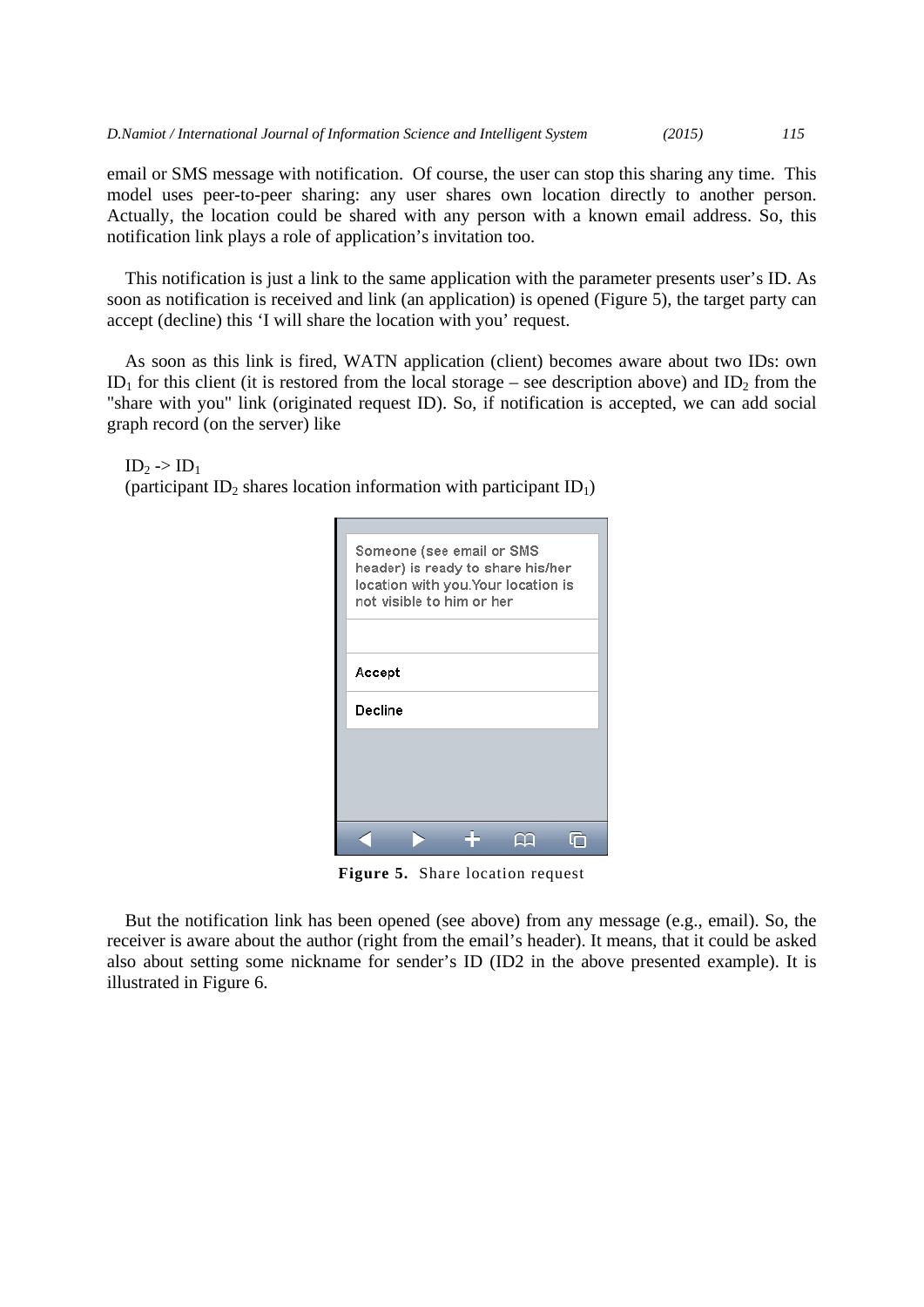| Accept location sharing<br>ID: abc975468213<br>Set his/her nick name and save |  |  |  |  |  |
|-------------------------------------------------------------------------------|--|--|--|--|--|
| Nick:                                                                         |  |  |  |  |  |
| Avatar (opt):<br>© None O Twitter O FB                                        |  |  |  |  |  |
| <b>Save</b>                                                                   |  |  |  |  |  |
|                                                                               |  |  |  |  |  |

**Figure 6.** Set nickname

The whole schema work like a typical two phase commit in distributed database [29]. The application saves social graph info on the server and legend information locally.

The process of sharing location related data is automated. If we return back to the above described initialization process, the user's ID is always obtained as a first step. So, we can use this ID and save (on the server) its current location. So, as soon as the participants to whom this ID is shares own location will run the system (open the web page), they will get information about last know location for ID. As it follows from this explanation, location is saved only when the user reaches the system (opens the web page). So, it is like a check-in.

And as it follows from this explanation, notification link is, actually, the same Geo Message being described above. It uses absolutely the same idea. There is a geo-link in the message, and message's header describes the sender.

#### **5. Conclusion**

Geo Signatures approach presents a new way for sharing location information for mobile users. This approach uses the idea of peer to peer sharing and does not require from participants any presence in the social networks. The Geo Signatures approach uses existing communications channels for LBS and combines standard messaging with geo-location. It could be a very natural way for telecom operators to add internet services to their standard packages. It could be also a base for many additional mobile services, due to its easy to embed background.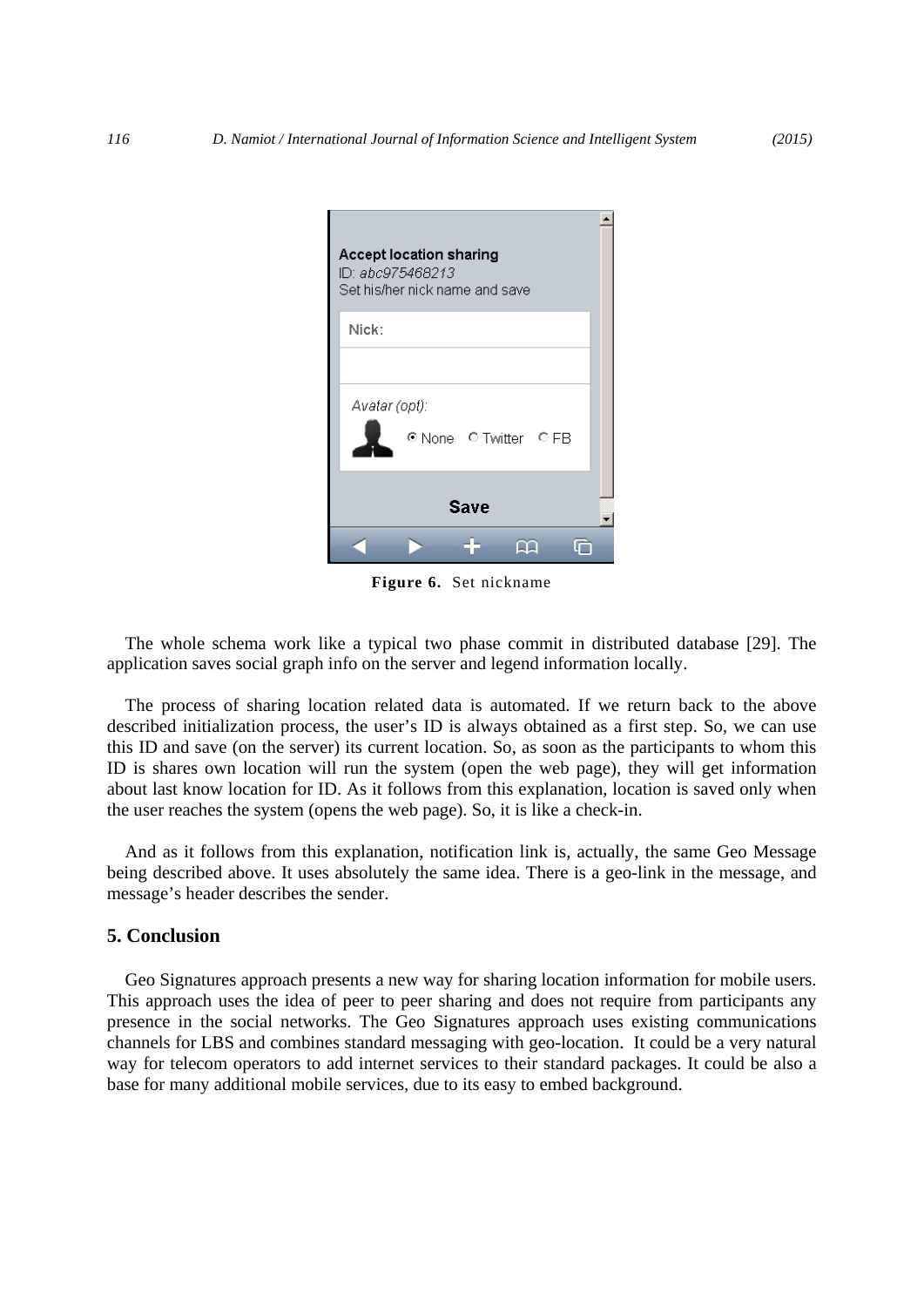#### **References**

[1] Namiot, D., "Geo messages", *In Ultra Modern Telecommunications and Control Systems and Workshops (ICUMT)*, pp. 14-19, 2010.

[2] Falk, H., "Applications, architectures, and protocol design issues for mobile social networks: a survey", *Proceedings of the IEEE*, pp.2125-2129, 2011.

[3] Namiot, D., & Sneps-Sneppe, M., "Customized check-in procedures. In Smart Spaces and Next Generation Wired/Wireless Networking", Springer Berlin Heidelberg, pp. 160-164, 2011.

[4] Yang, G., "Discovering Significant Places from Mobile Phones–A Mass Market Solution. In Mobile Entity Localization and Tracking in GPS-less Environnments", Springer Berlin Heidelberg, pp.34-39, 2009.

[5] Antoniades, D., Polakis, I., Kontaxis, G., Athanasopoulos, E., Ioannidis, S., Markatos, E. P., & Karagiannis, T., "The web of short URLs", *In Proceedings of the 20th international conference on World Wide Web* , pp. 715-724, 2011.

[6] Hu, W. C., Kaabouch, N., Yang, H. J., & Wang, W., "Location-Based Services Using HTML5 Geolocation and Google Maps APIs", *In Proceedings of the Midwest Instruction and Computing Symposium*, 2013.

[7] Guthery, Scott, Roger Kehr, and Joachim Posegga. "How to turn a GSM SIM into a web server", *Smart Card Research and Advanced Applications*, Springer US, pp. 209-222, 2000.

[8] Lubke R., Schuster D., Schill A., "Mobilisgroups: Location-based group formation in mobile social networks", *Pervasive Computing and Communications Workshops*, pp. 502-507, 2011.

[9] Namiot, D., & Sneps-Sneppe, M., " Geofence and Network Proximity In Internet of Things, Smart Spaces, and Next Generation Networking", Springer Berlin Heidelberg, pp. 117-127, 2013. [10] Namiot, D., & Sneps-Sneppe, M., "Proximity as a service", *In Future Internet Communications (BCFIC)*, pp. 199-205, 2012.

[11] Sneps-Sneppe, M., & Namiot, D., "Spotique: A New Approach to Local Messaging", *In Wired/Wireless Internet Communication*, Springer Berlin Heidelberg, pp. 192-203, 2013.

[12] Namiot, D., Sneps-Sneppe, M., & Skokov, O., "Context-Aware QR-Codes", *World Applied Sciences Journal*, vol,25, no.4, pp.554-560, 2013.

[13] Goze, T., Bayrak, O., Barut, M., & Sunay, M. O., "Secure user-plane location (SUPL) architecture for assisted GPS (A-GPS)", *In Advanced Satellite Mobile Systems*, pp. 229-234, 2008.

[14] Namiot, D. "GeoFence services", *International Journal of Open Information Technologies*, vol.1, no.9, pp. 30-33, 2013.

[15] Li, B., Mumford, P., Dempster, A. G., & Rizos, C., "Secure User Plane Location: concept and performance", *GPS solutions*, vol.14, no.2, pp.153-163, 2010.

[16] Consolvo, S., Smith, I. E., Matthews, T., LaMarca, A., Tabert, J., & Powledge, P., "Location disclosure to social relations: why, when, & what people want to share", *In Proceedings of the SIGCHI conference on Human factors in computing systems*, ACM, pp. 81-90, 2005.

[17] D. Wagner, M. Lopez, A. Doria, V. Kostakos, I. Oakley, and T. Spilitiopoulos, "Hide and seek: location sharing practices with social media", *Proceedings of the 12th international conference on Human computer interaction with mobile devices and services*, Lisbon, Portugal, pp. 55-58, 2010.

[18] Namiot, D., & Sneps-Sneppe, M., "Peer to Peer Location Sharing", *The Eighth International Conference on Digital Telecommunications*, pp. 20-25, 2013.

[19] J. Hong and J. Landay, "An Architecture for Privacy-Sensitive Ubiquitous Computing", *MobiSys'04*, Boston, Massachusetts, pp. 177-189, 2004,